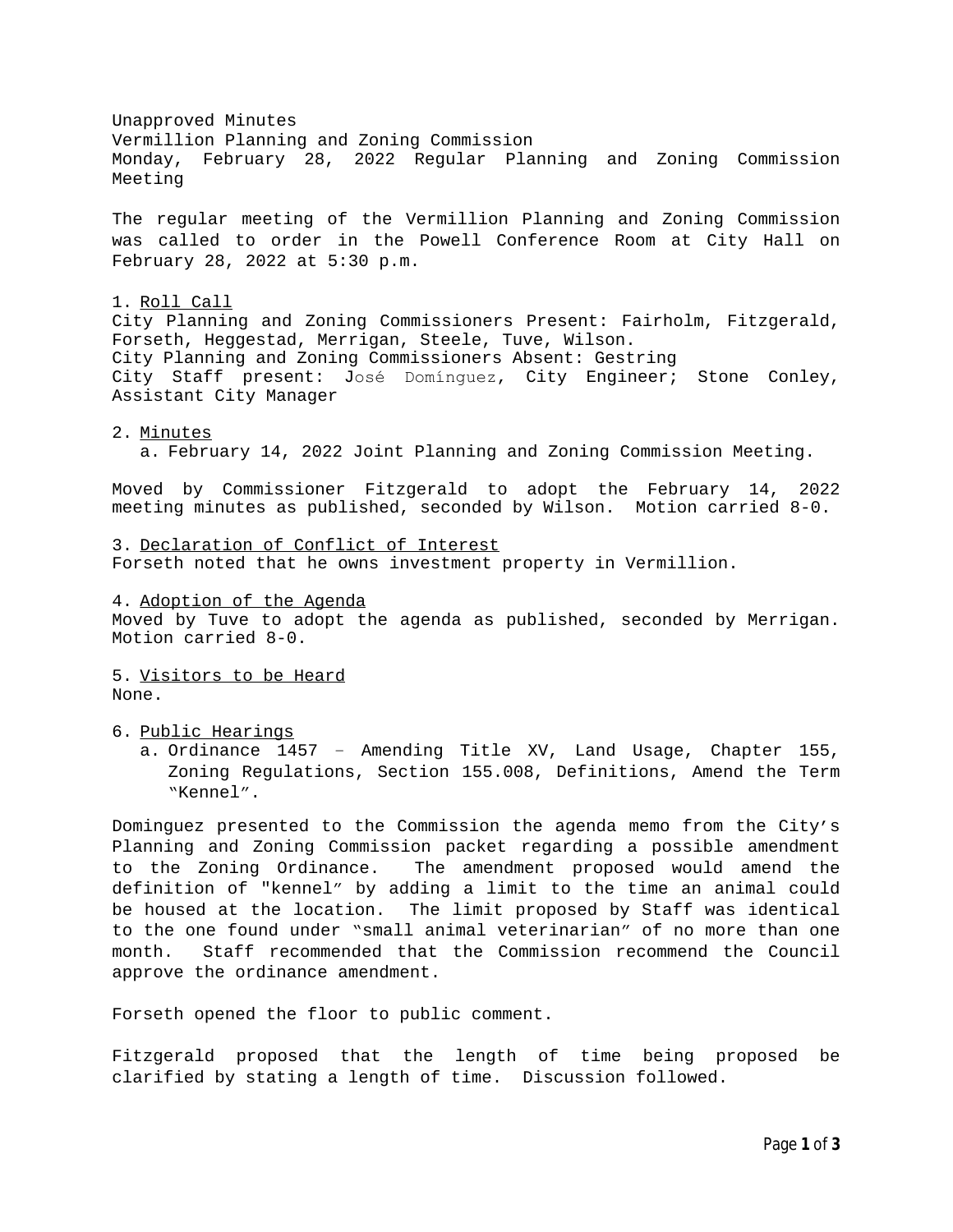Moved by Fitzgerald to recommend that the Council approve the amendment as proposed by the Commission with the change reading "Animals may be kept for a maximum of 30-days at a time.", seconded by Tuve. Motion carried 8-0.

b. Ordinance 1459 – Amending Title XV, Land Usage, Chapter 155, Zoning Regulations, Section 155.037, GB General Business District, (B) Conditional Uses, to Include "Kennel" as a Conditional Use.

Dominguez presented to the Commission the agenda memo from the City's Planning and Zoning Commission packet regarding a possible amendment to the Zoning Ordinance. The amendment proposed would include "kennel" as conditional use in the GB General Business district with the criteria that the kennel must be at least 150-feet away from a residential building located in a residentially zoned district. Staff recommended that the Commission recommend the Council approve the ordinance amendment.

Forseth opened the floor to public comment.

Moved by Heggestad to recommend to the Council approval of the proposed amendment as presented by Staff, seconded by Steele. Motion carried 8-0.

c. Ordinance 1458 – Amending Title XV, Land Usage, Chapter 155, Zoning Regulations, Section 155.039, GI General Industrial District, (B) Conditional Uses, to Include "Kennel" as a Conditional Use.

Dominguez presented to the Commission the agenda memo from the City's Planning and Zoning Commission packet regarding a possible amendment to the Zoning Ordinance. The amendment proposed would include "kennel" as conditional use in the GI General Industrial district with the criteria that the kennel must be at least 150-feet away from a residential building located in a residentially zoned district. Staff recommended that the Commission recommend the Council approve the ordinance amendment.

Forseth opened the floor to public comment.

Moved by Tuve to recommend to the Council approval of the proposed amendment as presented by Staff, seconded by Steele. Motion carried  $8 - 0$ . 7. Old Business None.

8. New Business